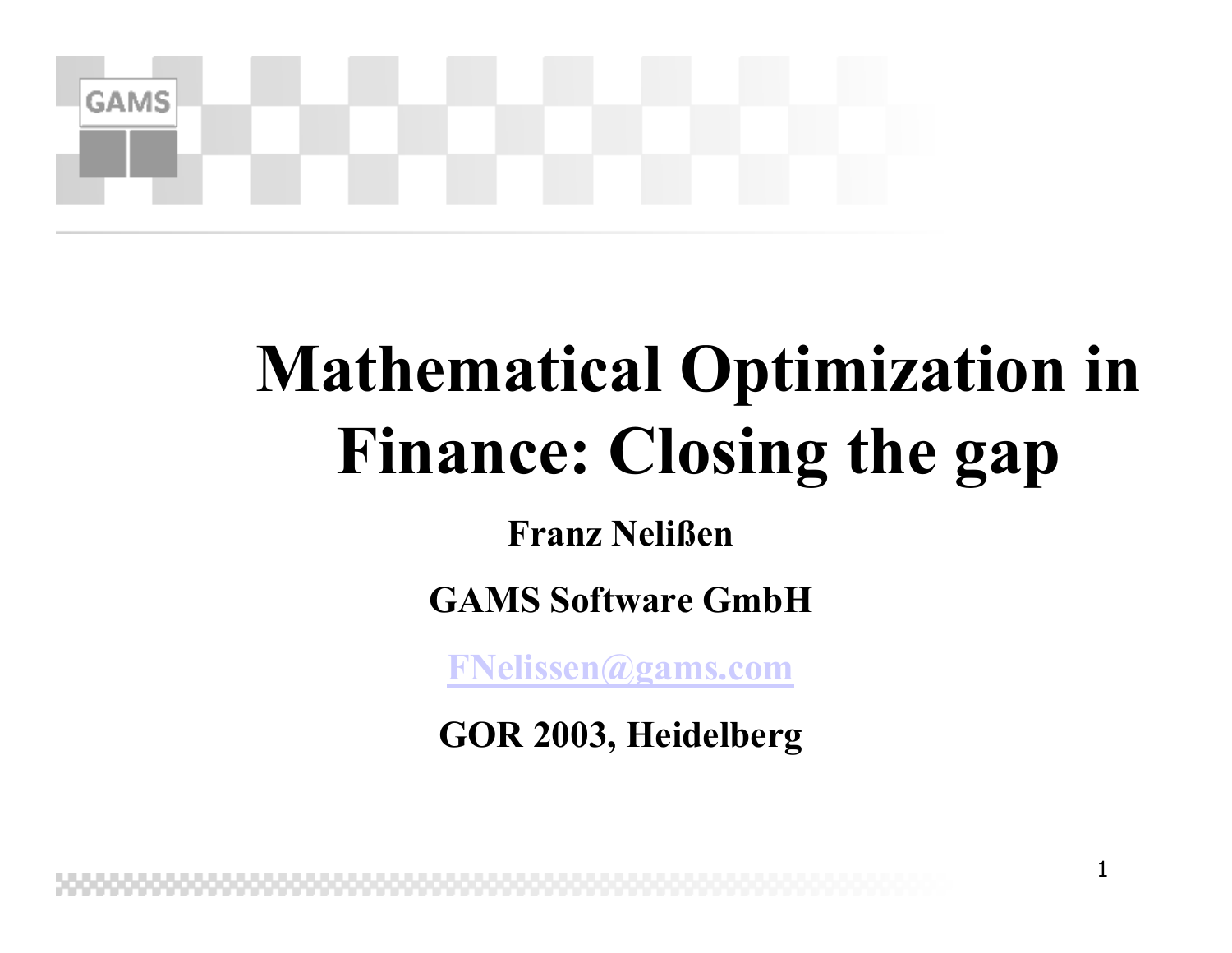

- Portfolio Optimization Models
- **Modeling Approaches**
- Example
- Stochastic Programming
- **Summary**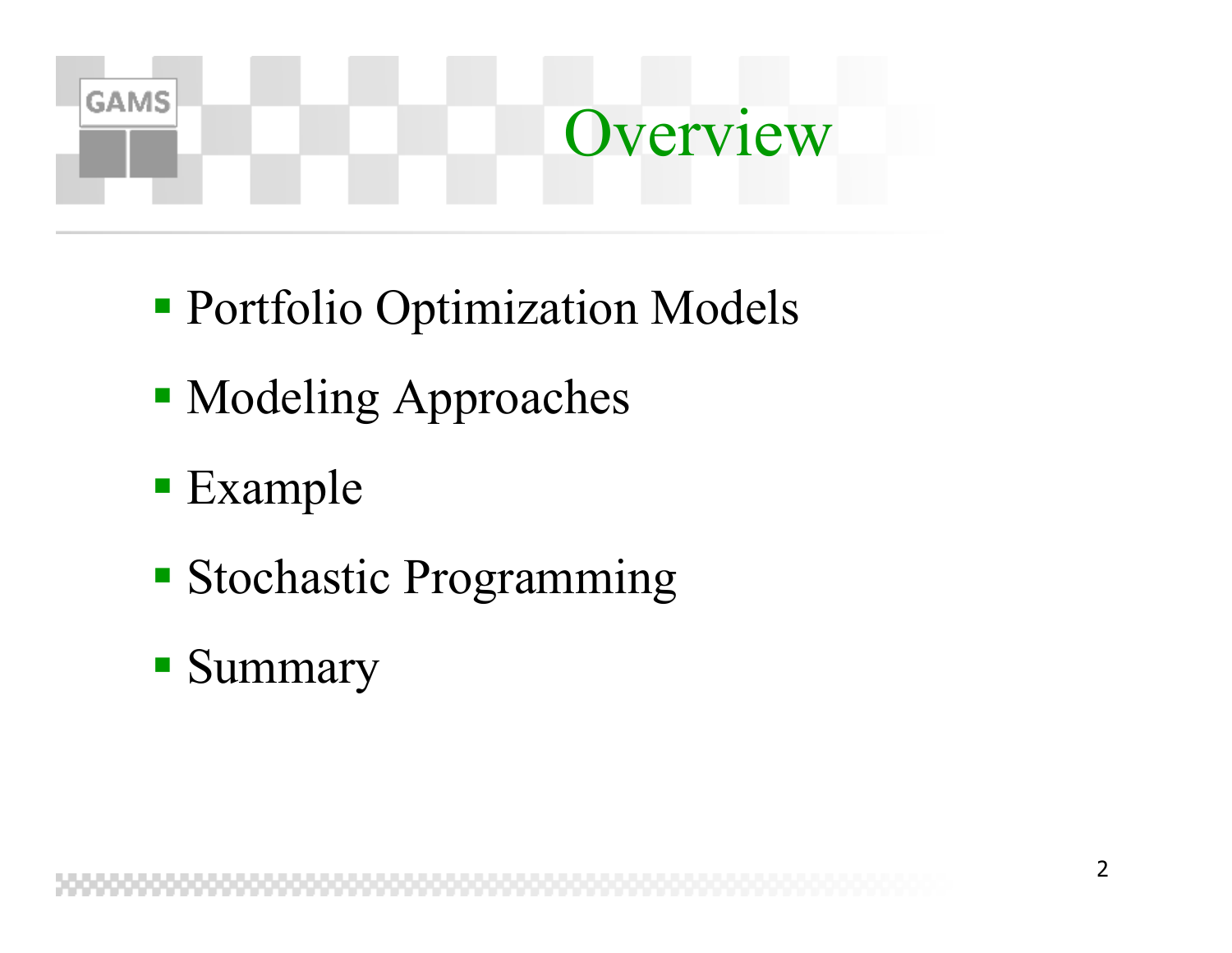

- Very active research field with significant contributions and important practical applications
- Some of the reasons:
	- Continual stream of challenging problems with obvious impact of uncertainty
	- High availability of data
	- Validation potential benchmarking
	- Very competitive and liquid markets  $\rightarrow$  Many instruments and strategies
	- $\blacksquare$  \$\$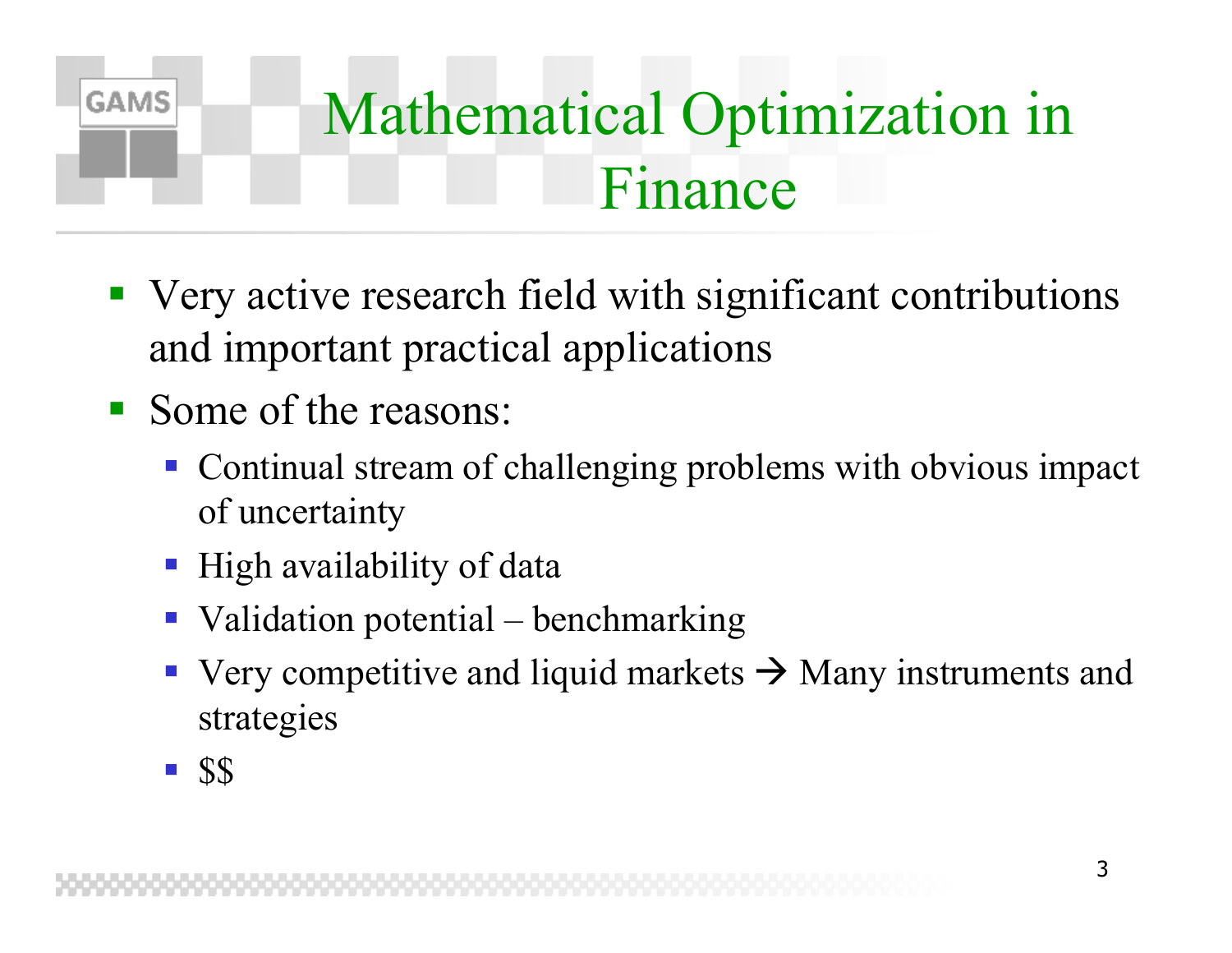# Portfolio Optimization Models

- Mean-Variance Analysis
- Portfolio Models for Fixed Income
- **Scenario Optimization**
- **Indexation Models**

**GAMS** 

**Stochastic Programming**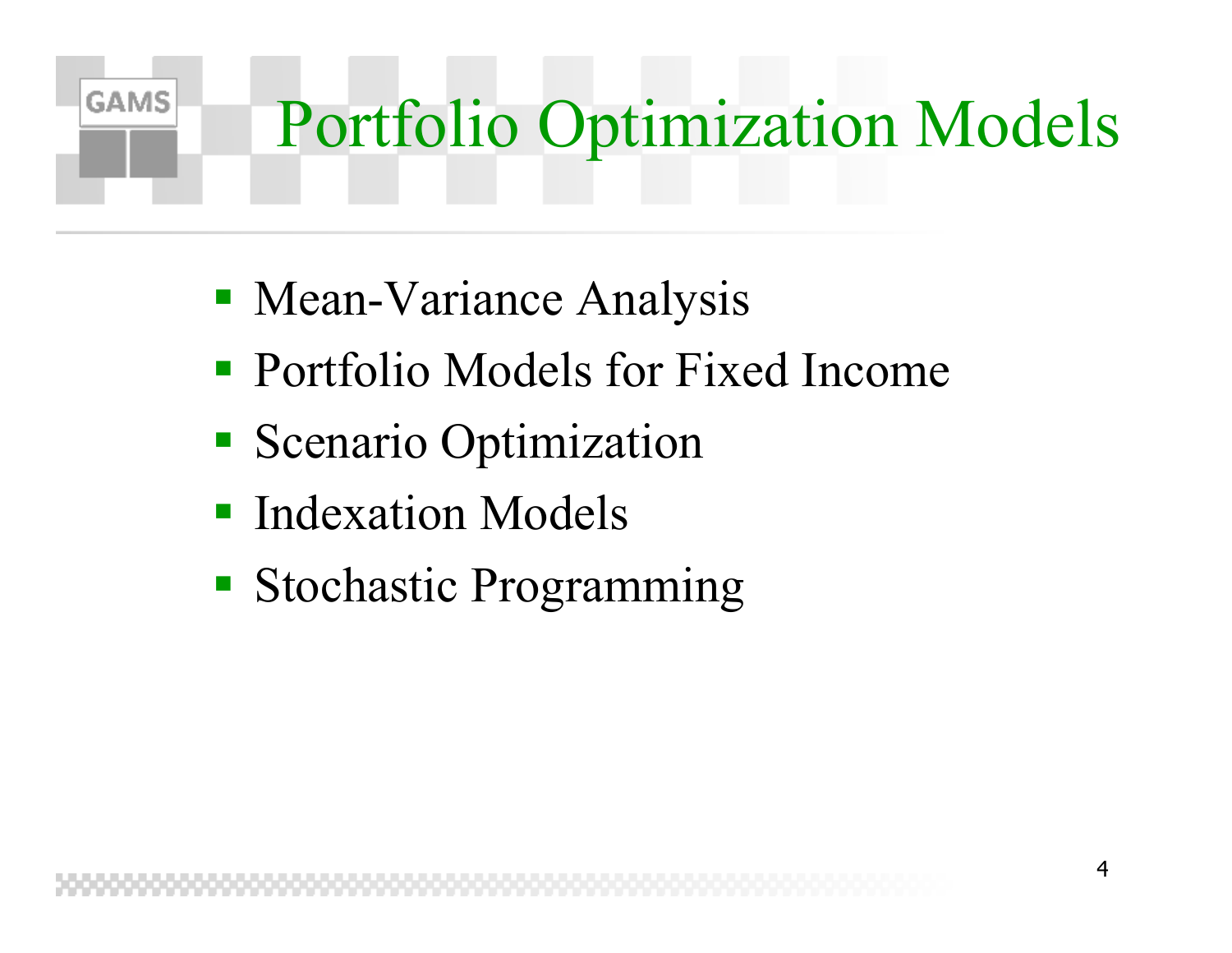### Modeling Approaches

- **General programming languages**  $\rightarrow$ C++, Delphi, FORTRAN, Java, VBA, ...
- **Spreadsheets**

- **Algebraic Modeling Languages (AML)**
- Mixture of different approaches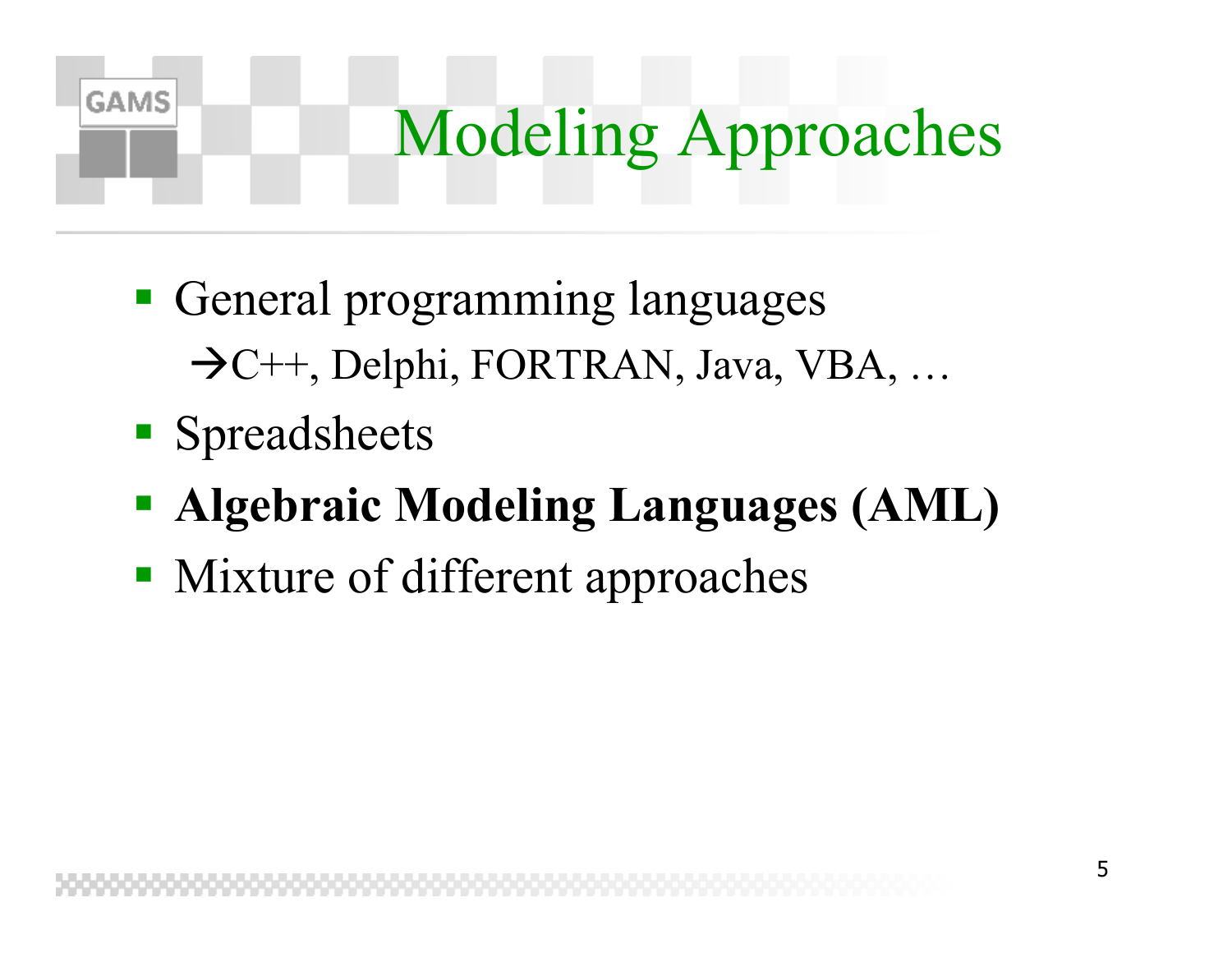## Algebraic Modeling Languages (AML)

 $\mathcal{L}_{\mathcal{A}}$ **Declarative** approach

- Implementation of the optimization problem is close to its mathematical formulation:
	- Variables, constraints with arbitrary names
	- Sets, indices, algebraic expressions, powerful sparse index and data handling
	- Efficient but simple syntax
- Model formulation contains no hints how to process the model  $\rightarrow$  AML translates this representation into another form suitable for the optimization algorithm
- **Service Service** Also **procedural elements**: Loops, procedures, macros, …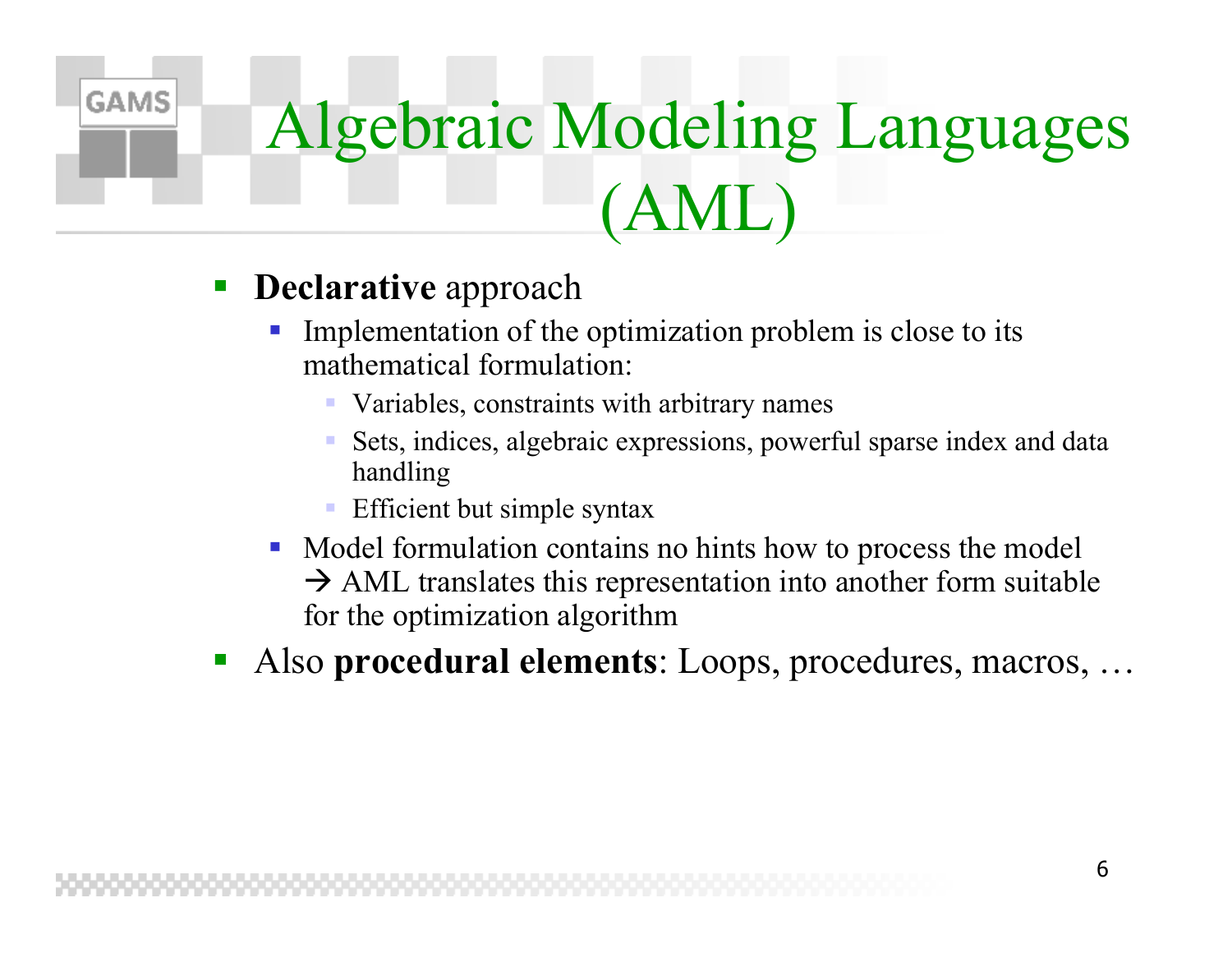#### Design Features

Separation of model and data

- $\rightarrow$  Problem structure is data independent
- Separation of model and solution methods  $\rightarrow$ Multiple model types and solvers
	- LP, MIP, NLP, QP, QPMIP, MINLP,…
	- **Links to various commercial codes and to research** codes (open solver interface)
- Models are scalable and platform independent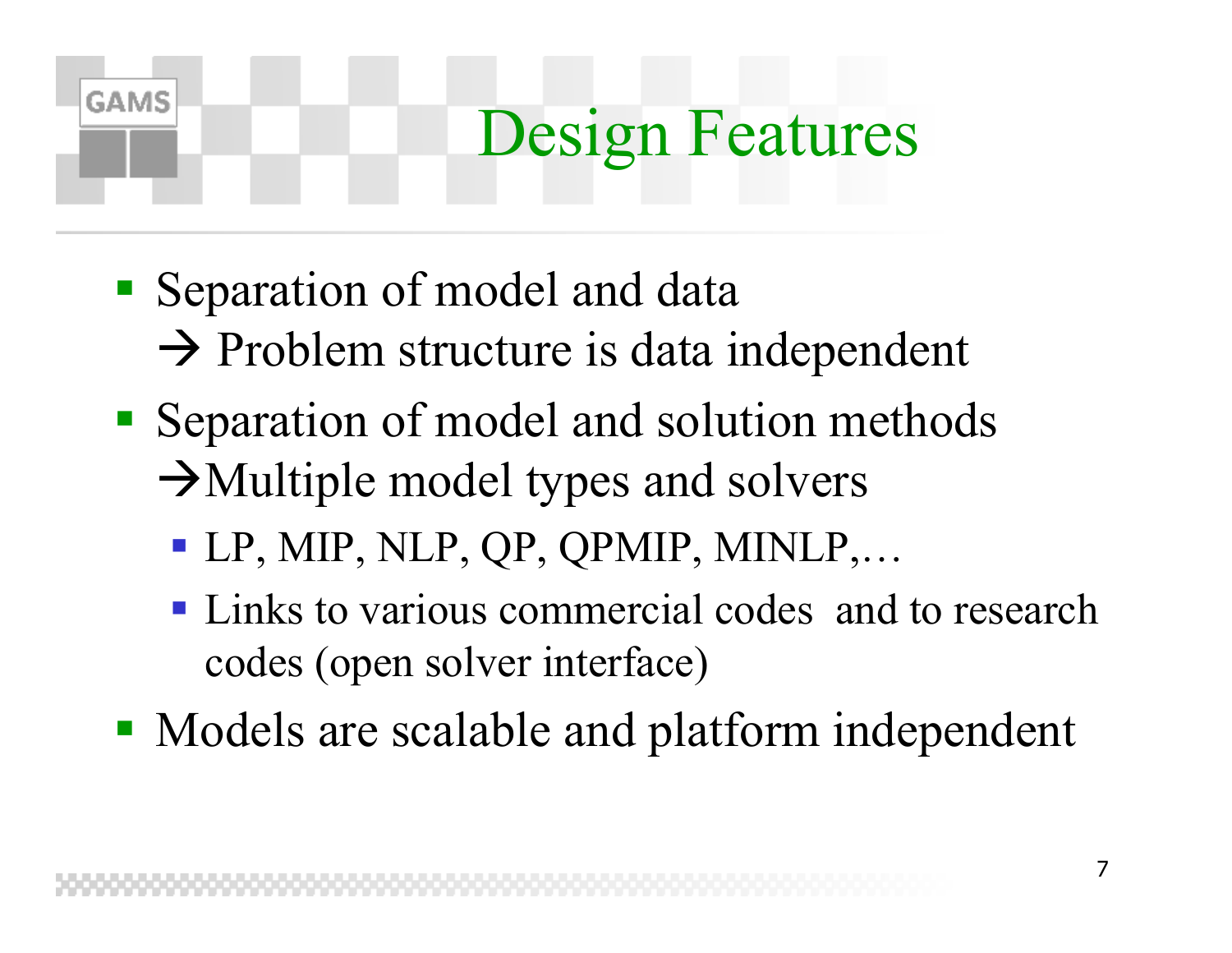

 $\overline{\mathcal{L}}$ Simple Mean Variance Model

$$
Min \sum_{i=1}^{I} \sum_{j=1}^{J} x_i Q_{i,j} x_j
$$
  
s.t. 
$$
\sum_{i=1}^{I} \mu_i x_i \ge M
$$

$$
\sum_{i=1}^{I} x_i = 1, \quad x_i \ge 0
$$

 $\mathcal{L}_{\mathcal{A}}$ **GAMS** Formulation:

> $v$ bal..  $v == sum((i,j), x(i)*q(i,j)*x(j));$ **mbal.. sum(i, mu(i)\*x(i)) =g= M; budget..** sum(i, x(i)) = = = 1;  $x.lo(i) = 0;$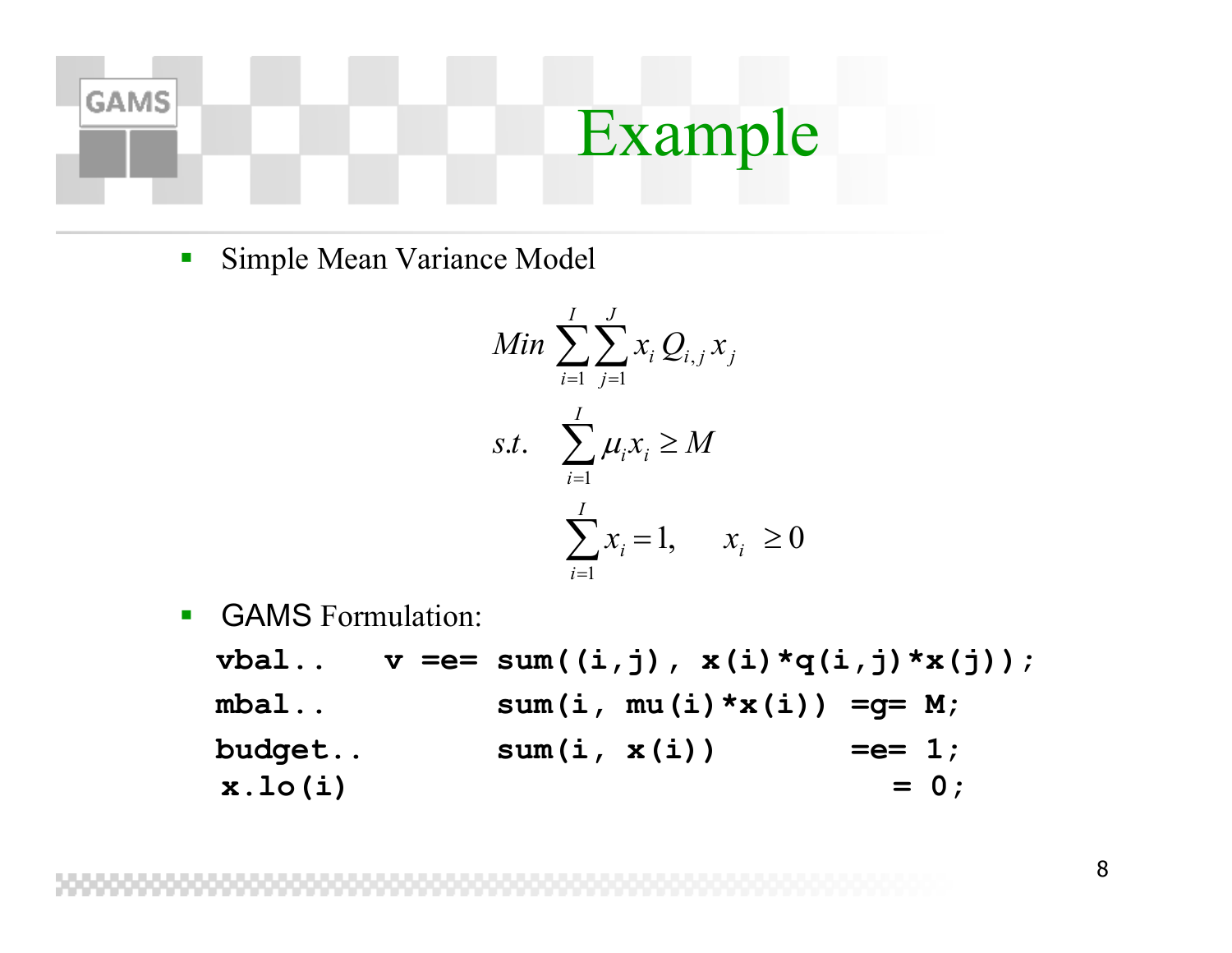#### Example - Formulation

| \$eolcom #       |                             |                                                    |  |  |  |
|------------------|-----------------------------|----------------------------------------------------|--|--|--|
|                  | Set i analyzed investments; |                                                    |  |  |  |
| Alias $(i, j)$ ; |                             |                                                    |  |  |  |
|                  |                             | Parameter mu(i) expected return,                   |  |  |  |
|                  |                             | $q(i, j)$ covariance matrix,                       |  |  |  |
|                  |                             | mup target expected return for the portfolio;      |  |  |  |
|                  |                             | Variables v variance of portfolio,                 |  |  |  |
|                  | M                           | mean return of the portfolio,                      |  |  |  |
|                  |                             | x(i) fraction of the portfolio that consists of i; |  |  |  |
|                  |                             | Equations vbal variance definition,                |  |  |  |
|                  | mbal                        | mean balancing constraint,                         |  |  |  |
|                  |                             | budget budget constraint;                          |  |  |  |
|                  |                             | vbal $v == sum((i,j), x(i) * q(i,j) * x(j));$      |  |  |  |
| $mbal.$ .        |                             | sum(i, mu(i) $\star$ x(i)) = q = M;                |  |  |  |
| budget           |                             | $sum(i, x(i)) == 1;$                               |  |  |  |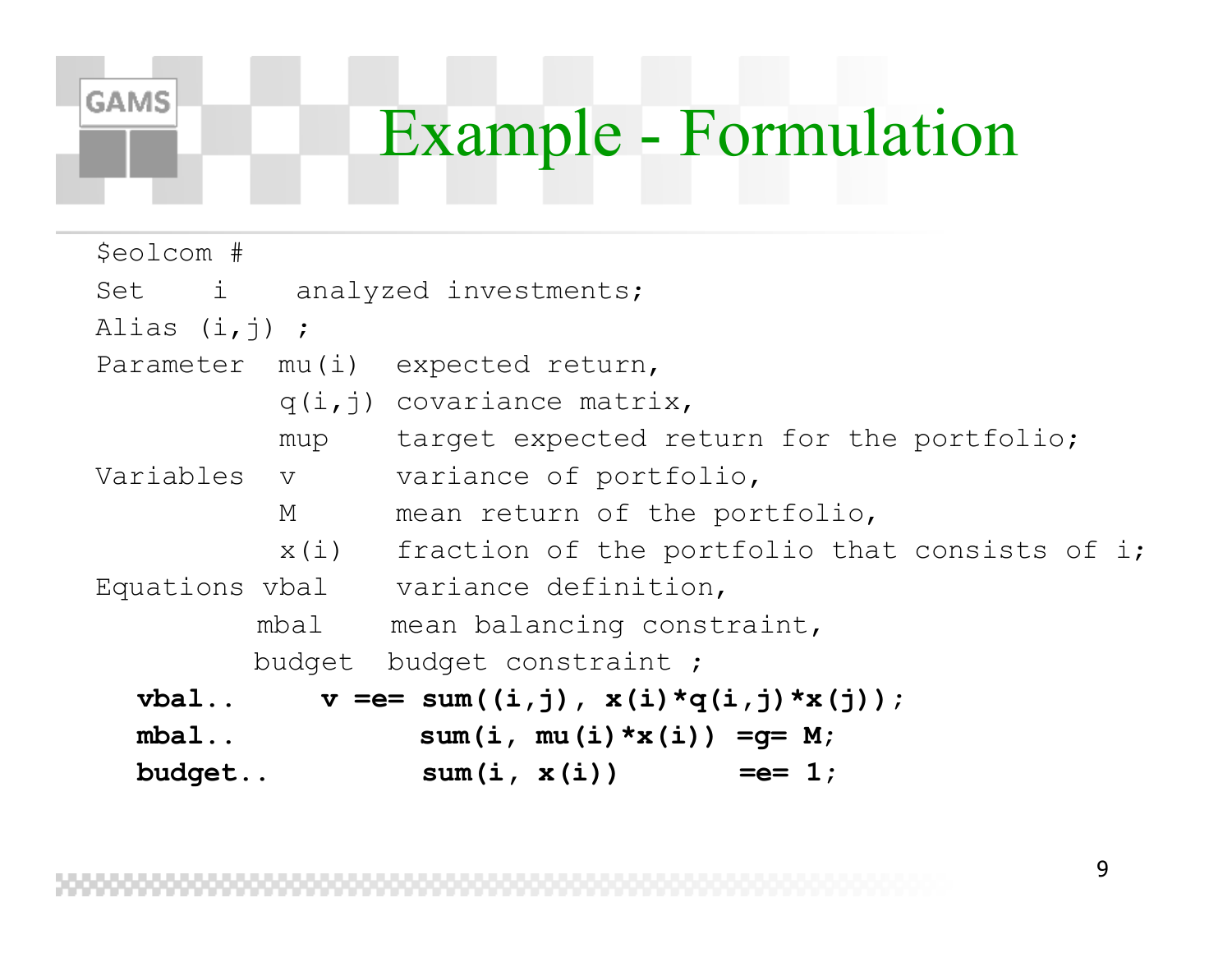## Example - Formulation cont'd.

\$include data.inc # get data from external file \* some bounds $M.Lo = mup; # target return of the portfolio$  $x.lo(i) = 0;$  # no short selling

Model var1 / vbal, mbal, budget / ; Solve var1 minimizing v using nlp ; display v.l, M.l, mup, x.l;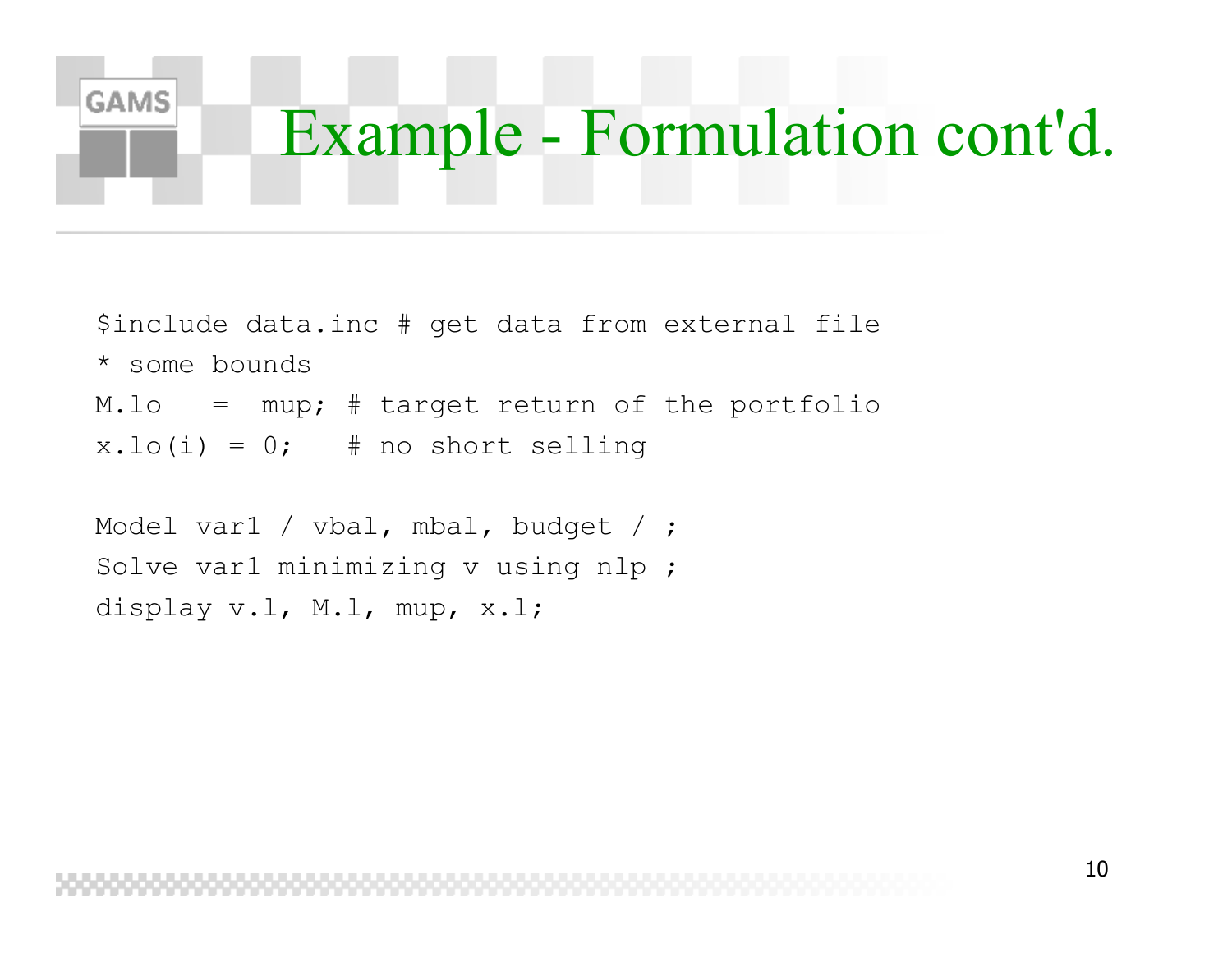#### Example - Data

Set i / cn,  $fr,qr,jp,sw,uk,us$  /; Parameter mu(i)/ cn 0.1287, fr 0.1096, gr 0.0501, jp 0.1524, sw 0.0763, uk 0.1854, us 0.0620 /; Table  $q(i, j)$ cn fr gr jp sw uk us cn 42.18fr 20.18 70.89gr 10.88 21.58 25.51 jp 5.30 15.41 9.60 22.33 sw 12.32 23.24 22.63 10.32 30.01uk 23.84 23.80 13.22 10.46 16.36 42.23us 17.41 12.62 4.70 1.00 7.20 9.90 16.42; Scalar mup  $/ 0.115 /$ ;  $q(i, j)$ \$(ord(j) qt ord(i)) =  $q(j, i)$ ;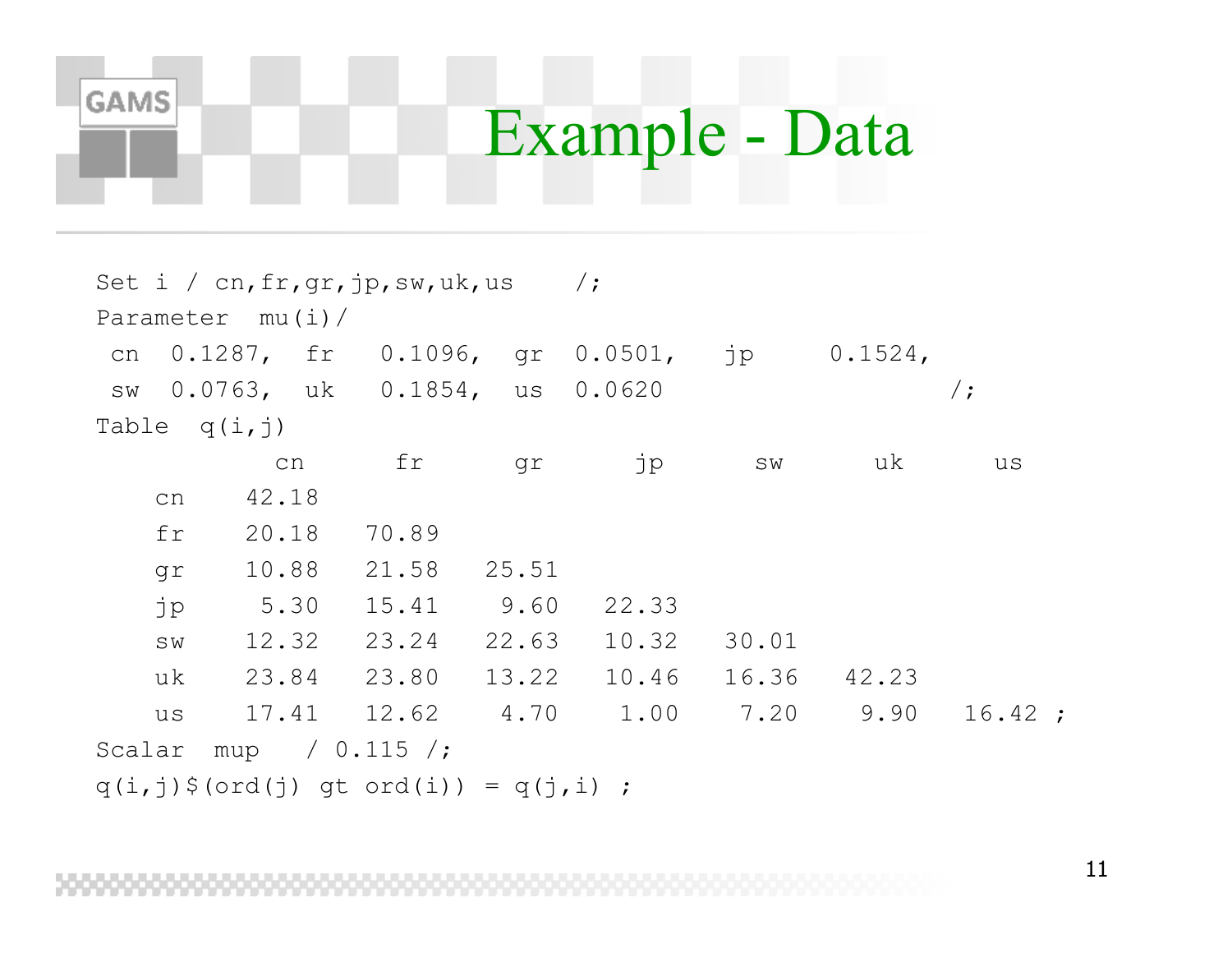#### Example - Solution

#### **VARIABLE v.L = 10.487 variance of the portfolio**

- VARIABLE  $m.L = 0.115$  mean return of the portfolio
- PARAMETER mup  $=$  0.115 target expected return for the portfolio
- VARIABLE x.L fraction of the portfolio that consists of security i **gr 0.014, jp 0.465, uk 0.090, us 0.430**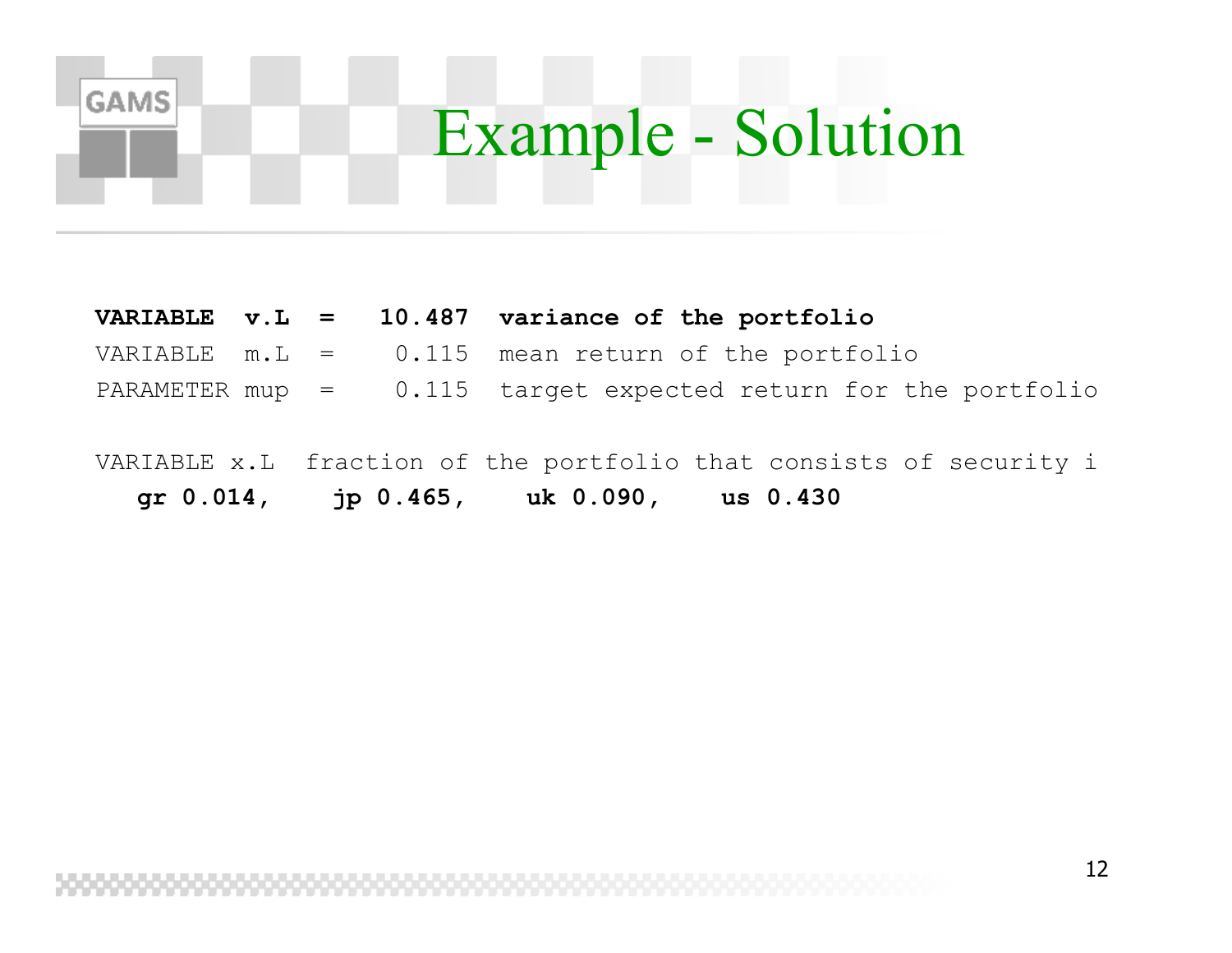#### Example - Extensions

**Short Sales** 

- **Efficient Frontiers**
- **Trading Restrictions ("Zero or Range"** Constraints)
	- $\rightarrow$  MINLP Problem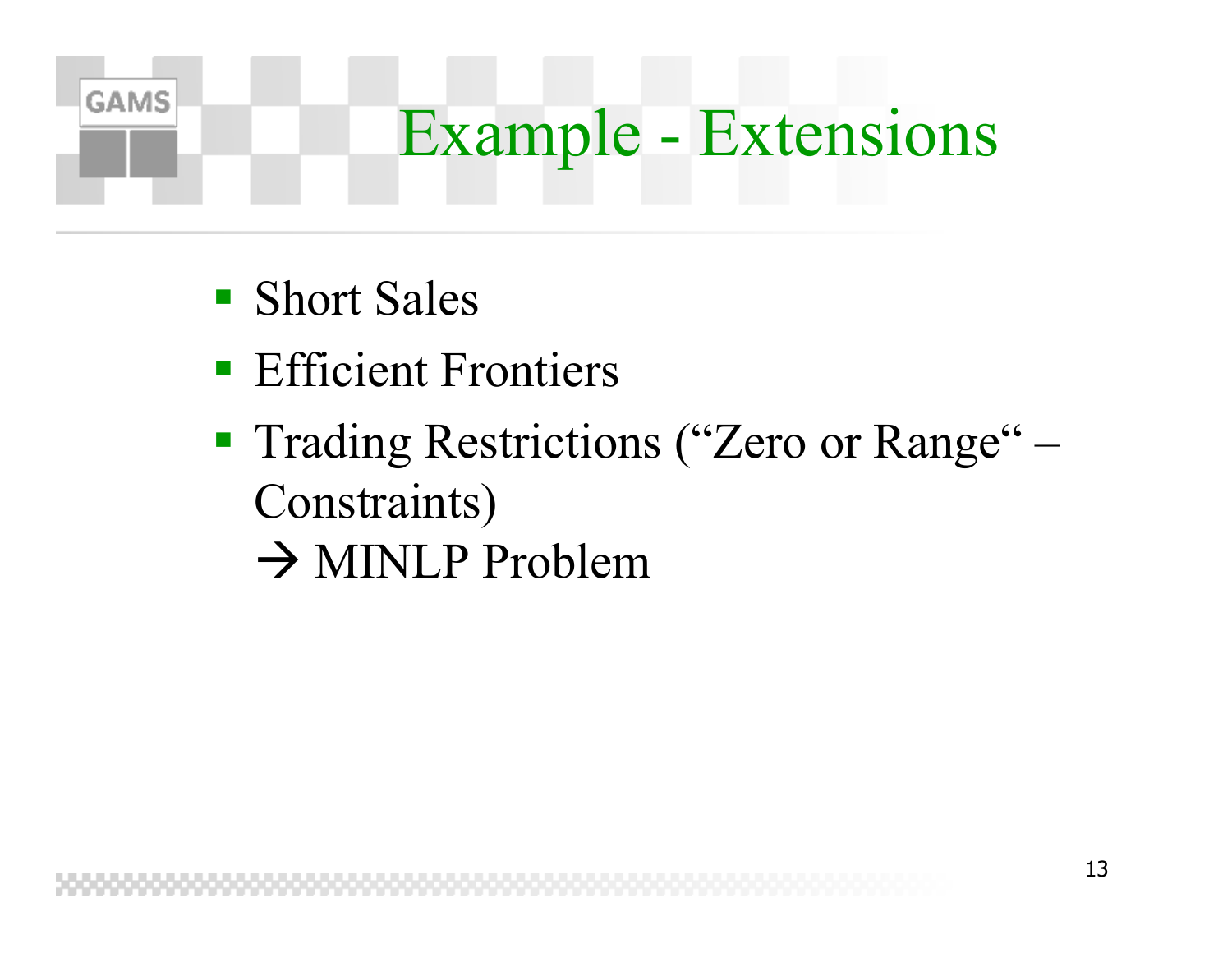#### Example - Trading Restrictions

Table bdata(i,pd) portfolio data and trading restrictions

| $\star$ |    |             | - increase - |      | - decrease - |      |
|---------|----|-------------|--------------|------|--------------|------|
|         |    | old         | umin         | umax | lmin         | lmax |
|         | cn | 0.2         | 0.03         | 0.11 | 0.02         | 0.30 |
|         | fr | 0.2         | 0.04         | 0.10 | 0.02         | 0.15 |
|         | gr | $\mathbf 0$ | 0.04         | 0.07 | 0.04         | 0.10 |
|         | jp | $\mathbf 0$ | 0.03         | 0.11 | 0.04         | 0.10 |
|         | SW | 0.2         | 0.03         | 0.20 | 0.04         | 0.10 |
|         | uk | 0.2         | 0.03         | 0.10 | 0.04         | 0.15 |
|         | us | 0.2         | 0.03         | 0.10 | 0.04         | 0.30 |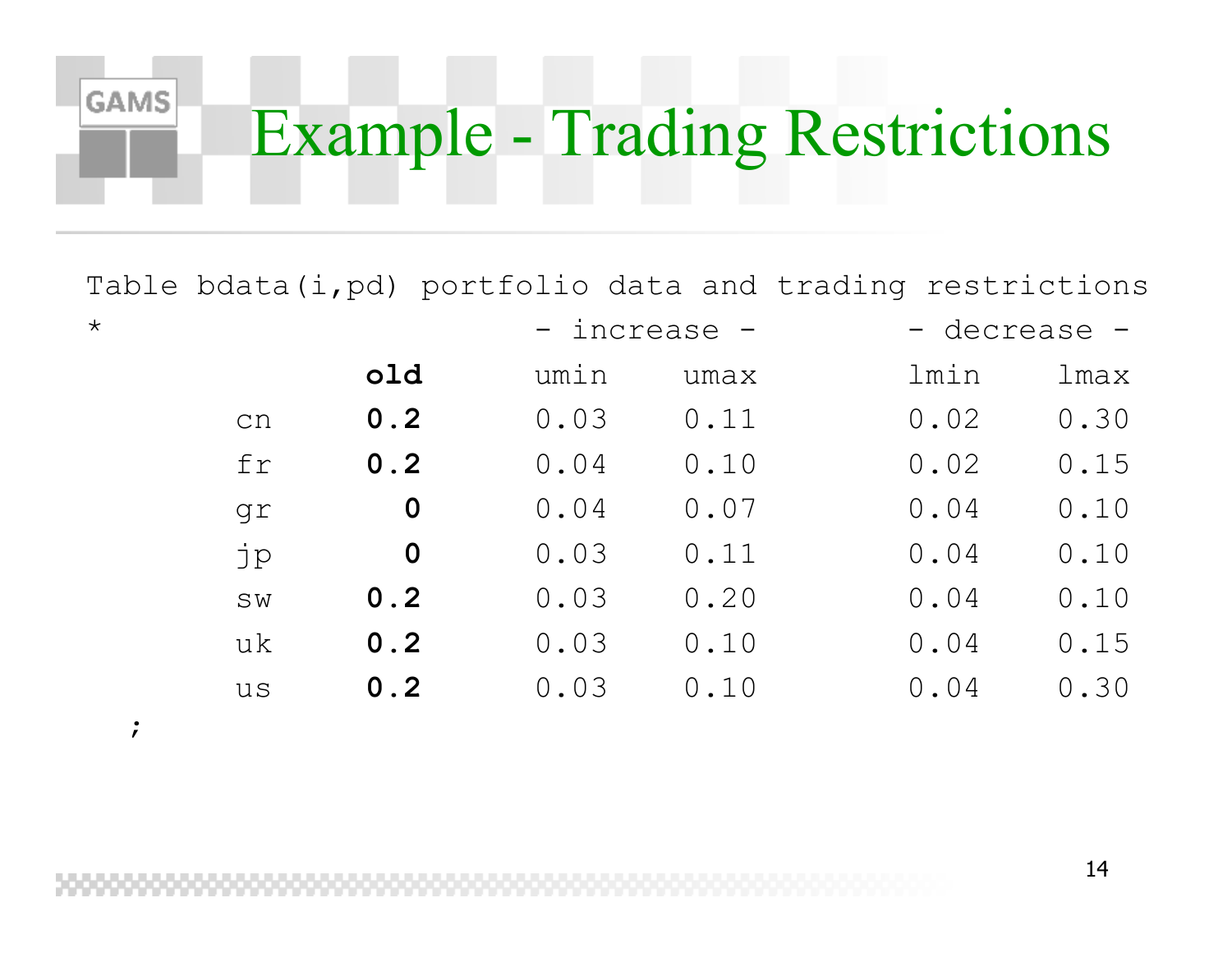

#### Trading Restrictions – Formulation

| Variables xi(i) |                                   | fraction of portfolio increase                                         |
|-----------------|-----------------------------------|------------------------------------------------------------------------|
|                 | xd(i)                             | fraction of portfolio decrease                                         |
|                 | y(i)                              | binary switch for increasing current holdings of i                     |
|                 | $Z(\dot{\perp})$                  | binary switch for decreasing current holdings of i;                    |
|                 |                                   | Binary Variables y, z; positive variables xi, xd;                      |
|                 |                                   | Equations maxinc(i) bound of maximum lot increase of fraction of $i$ , |
|                 |                                   | mininc(i) bound of minimum lot increase of fraction of i,              |
|                 |                                   | maxdec(i) bound of maximum lot decrease of fraction of i,              |
|                 | $m$ indec $(i)$                   | bound of minimum lot decrease of fraction of i,                        |
|                 | binsum(i)                         | restrict use of binary variables,                                      |
|                 | xdef(i)                           | final portfolio definition;                                            |
|                 |                                   | $xdef(i) x(i) =e= bdata(i, 'old') - xd(i) + xi(i);$                    |
|                 |                                   | maxinc(i) $xi(i) = l = bdata(i, 'umax') * y(i);$                       |
|                 |                                   | mininc(i) $xi(i) = g= \text{bdata}(i, 'umin') * y(i);$                 |
|                 |                                   | maxdec(i) $xd(i) =l = bdata(i, 'lmax') * z(i);$                        |
|                 |                                   | mindec(i) $xd(i) =q= bdata(i, 'lmin') * z(i);$                         |
|                 | binsum(i) $y(i) + z(i) = l = 1$ ; |                                                                        |
|                 |                                   | Model var2 /all/; Solve var2 minimizing v using $minlp$ ;              |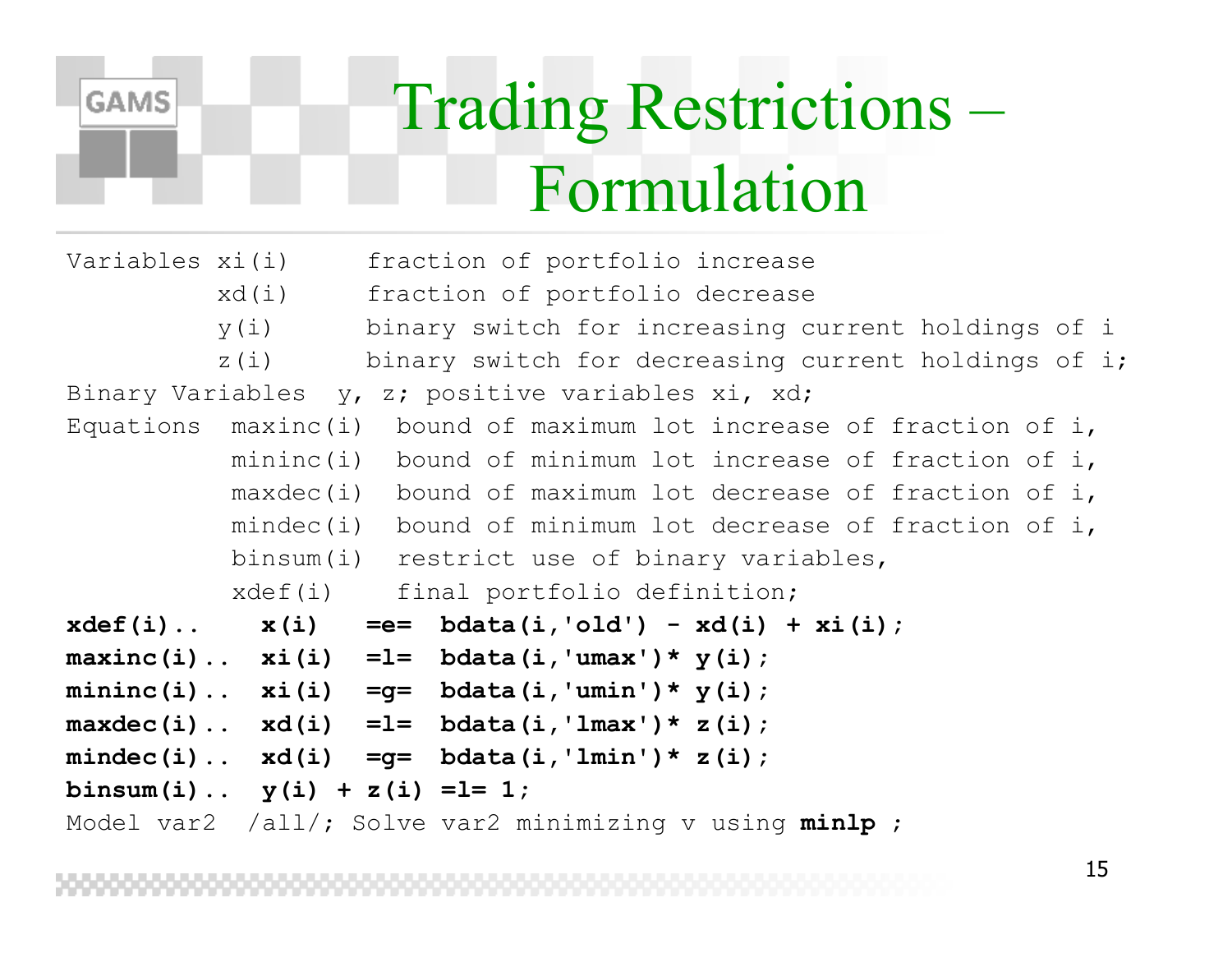#### **GAMS** Trading Restrictions – Solution

VARIABLE **v.L = 15.418 variance of the portfolio** VARIABLE  $m.L = 0.115$  mean return of the portfolio PARAMETER mup = 0.115 target expected return for the portfolio

|    | 147   |                 | PARAMETER report |          | summary report |          |       |
|----|-------|-----------------|------------------|----------|----------------|----------|-------|
|    |       |                 |                  | Increase |                | Decrease |       |
|    | old   | new             | delta            | min      | max            | min      | max   |
| cn | 0.200 | $0.056 - 0.144$ |                  | 0.030    | 0.110          | 0.020    | 0.200 |
| fr | 0.200 | $0.050 - 0.150$ |                  | 0.040    | 0.100          | 0.020    | 0.150 |
| qr |       | 0.070           | 0.070            | 0.040    | 0.070          | 0.040    | 0.100 |
| jp |       | 0.110           | 0.110            | 0.030    | 0.110          | 0.040    | 0.100 |
| SW | 0.200 | $0.122 - 0.078$ |                  | 0.030    | 0.200          | 0.040    | 0.100 |
| uk | 0.200 | 0.292           | 0.092            | 0.030    | 0.100          | 0.040    | 0.150 |
| us | 0.200 | 0.300           | 0.100            | 0.030    | 0.100          | 0.040    | 0.200 |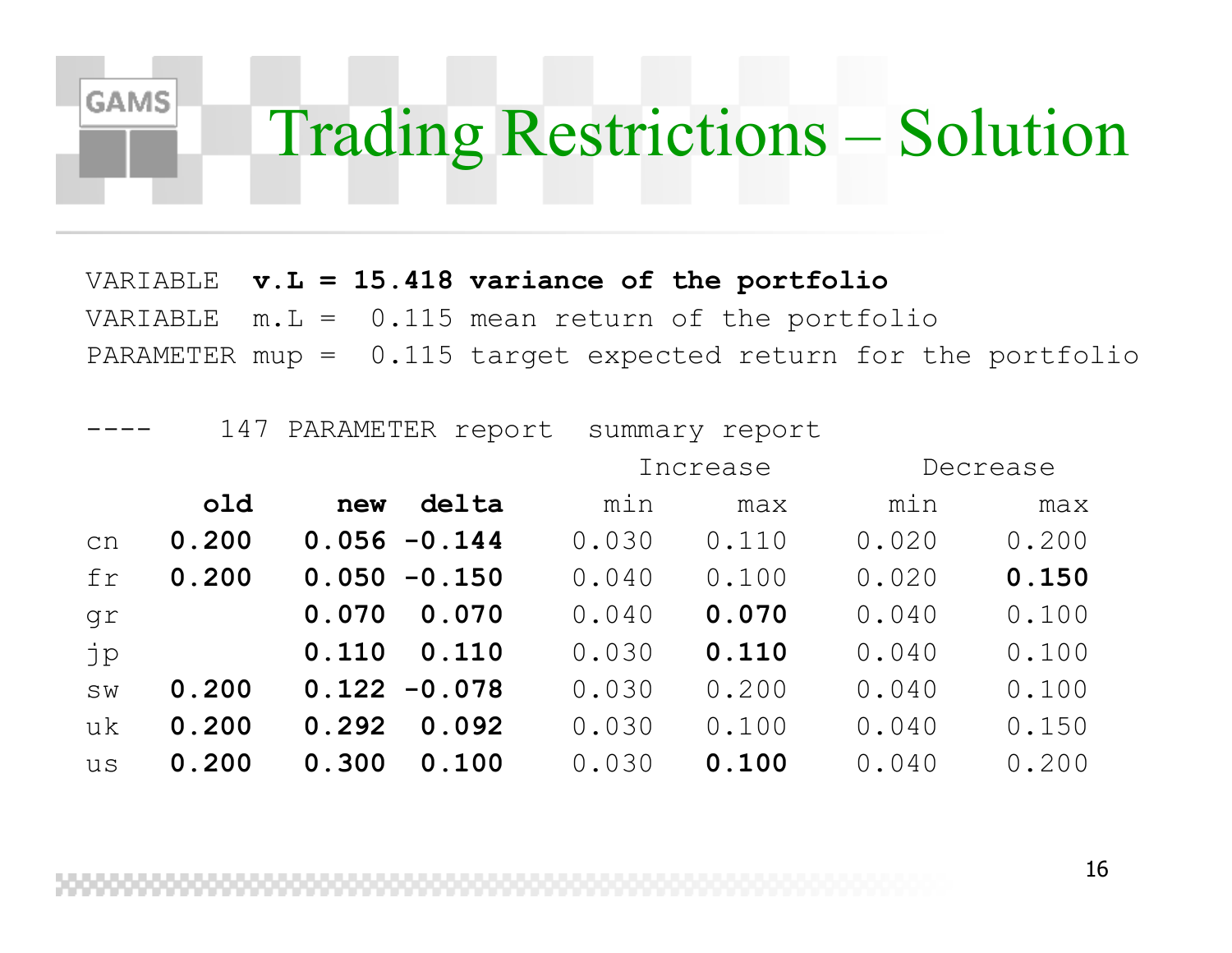

- Support of codes, which take advantage of special problem structures:
	- $\rightarrow$  QP / QPMIP via Interior Point Methods
	- $\rightarrow$  Conic Programming
- **Support of various global optimization codes**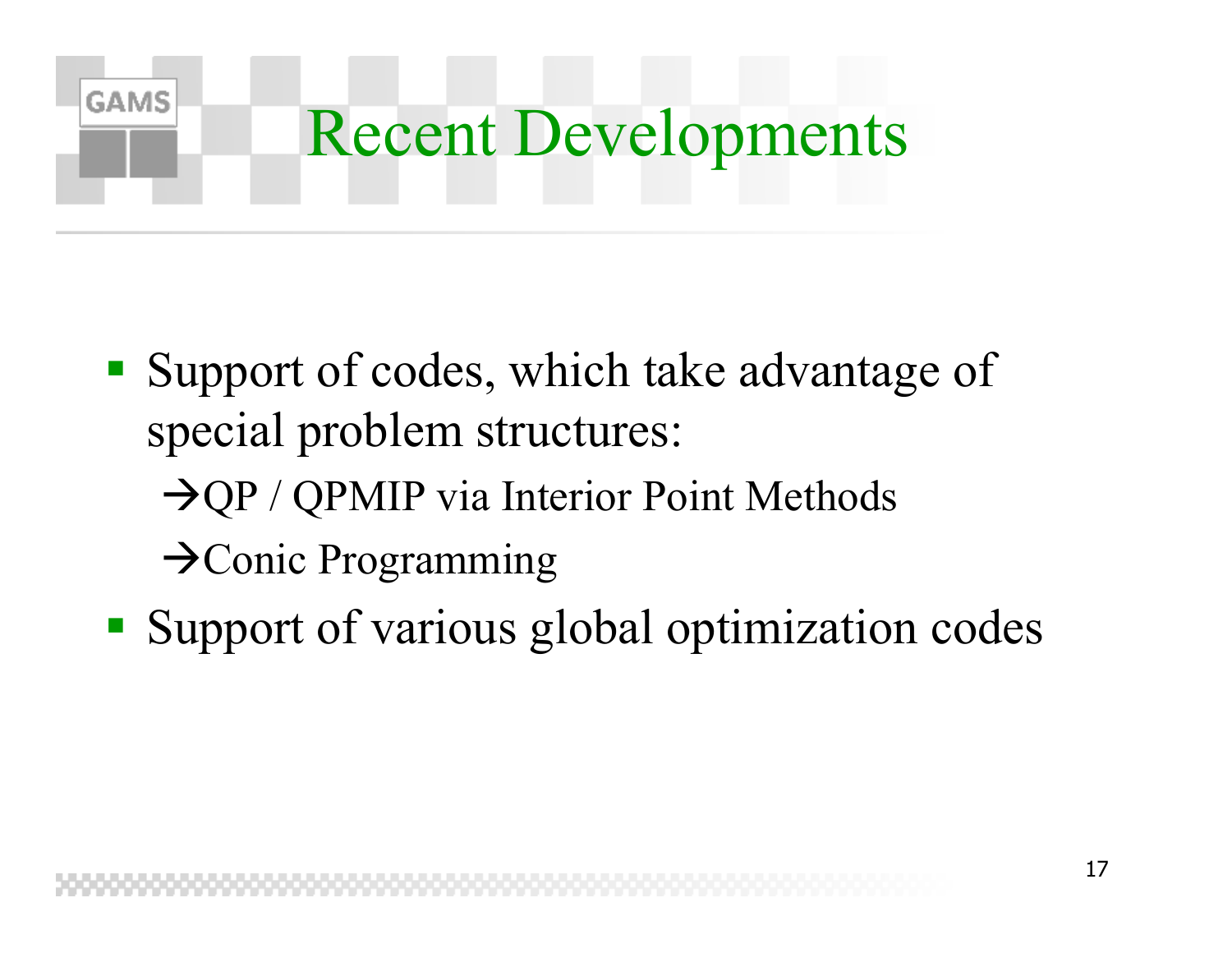## Stochastic Programming (SP)

- Models so far are static: Decision is made, then not further modified
- Stochastic Programming models allow sequence of decisions
- Elements:

- **Scenarios**: Complete set of possible discrete realizations of the uncertain parameters with probabilities
- **Stages:** Decisions points. First stage decisions now, second stage decision (depending of the outcome of the first stage decision) after a certain period and so on
- $→$ **Recourse**: Describes how decision variables can adept to the different out comes of the random parameters at each stage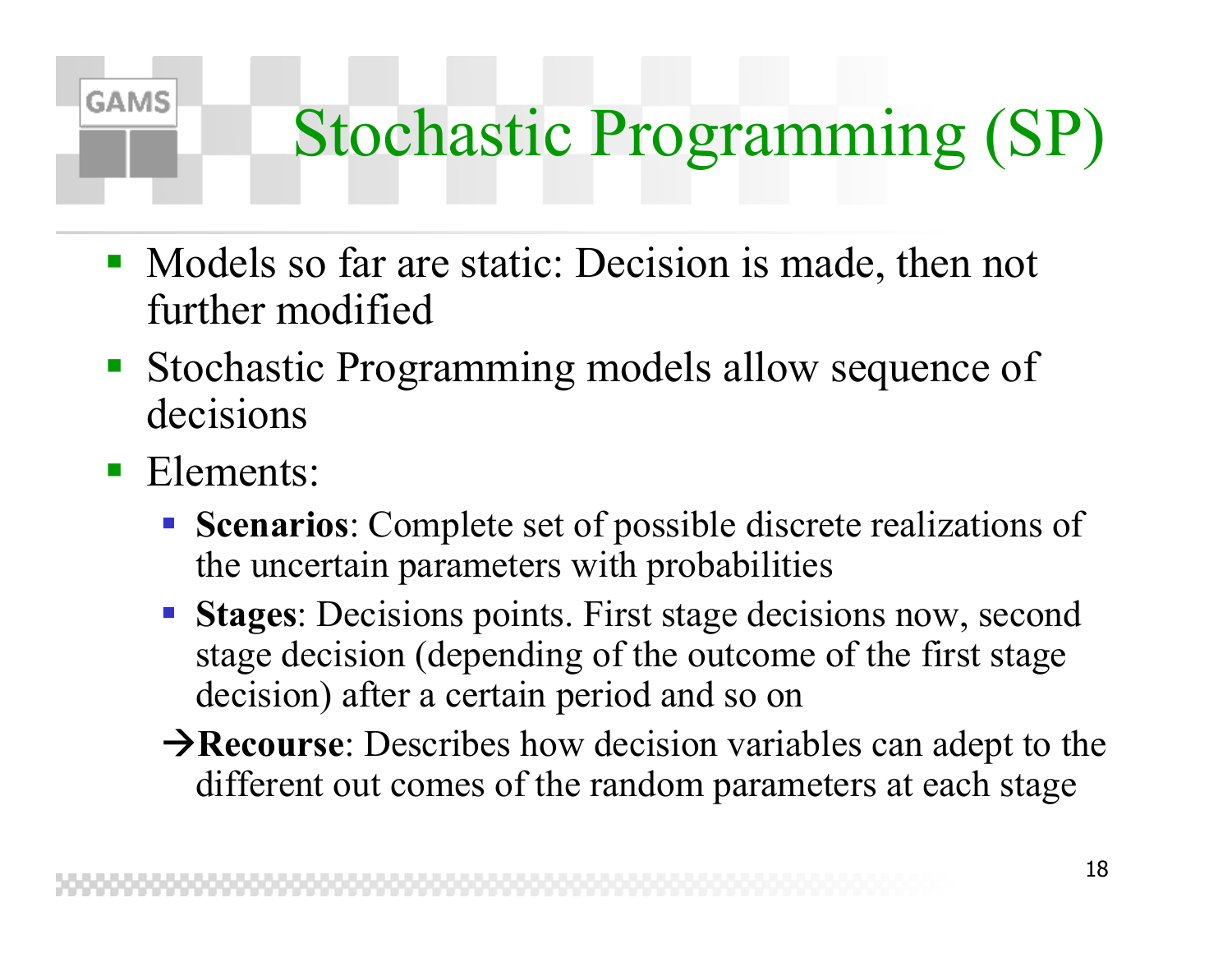

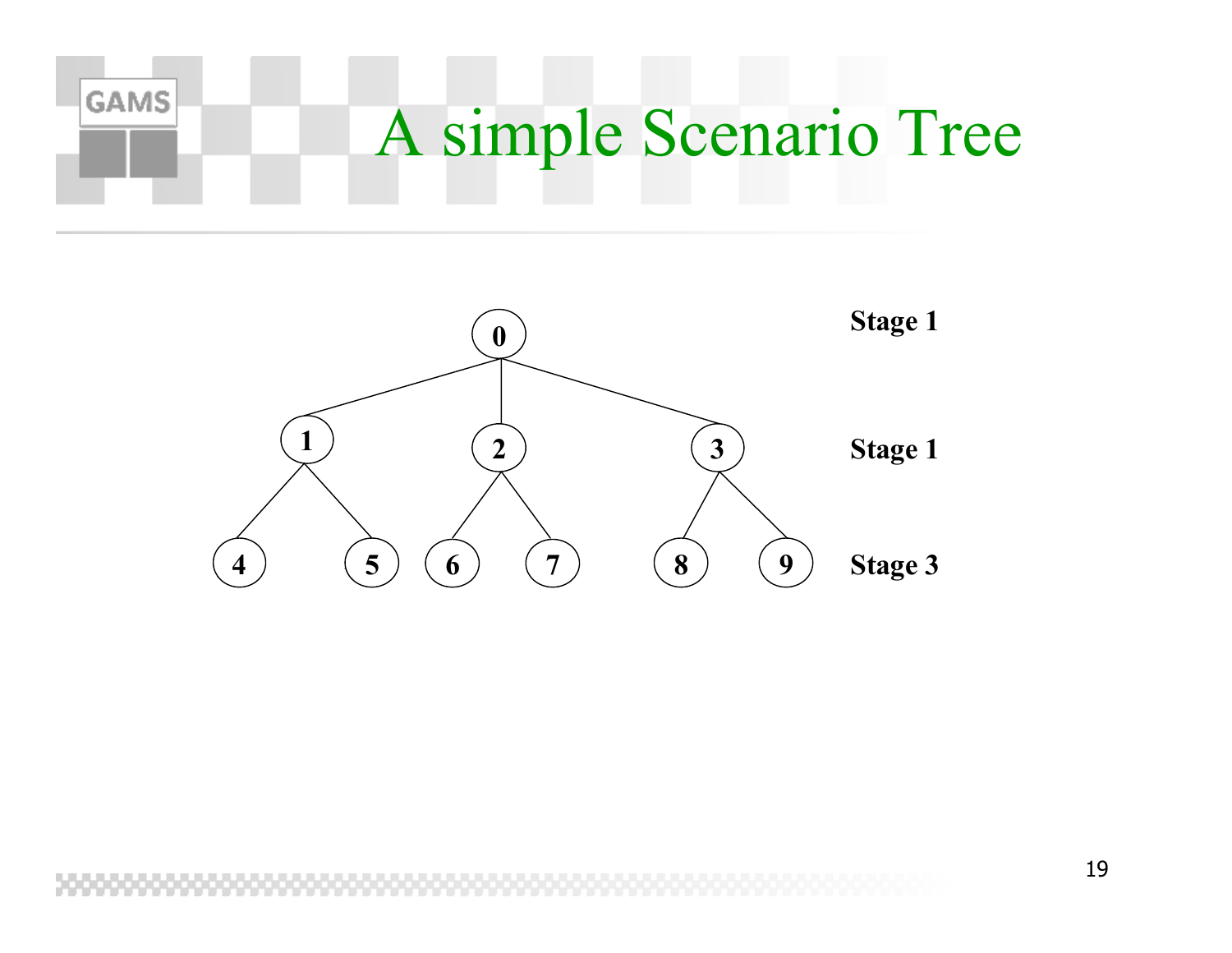#### A more complex Scenario Tree

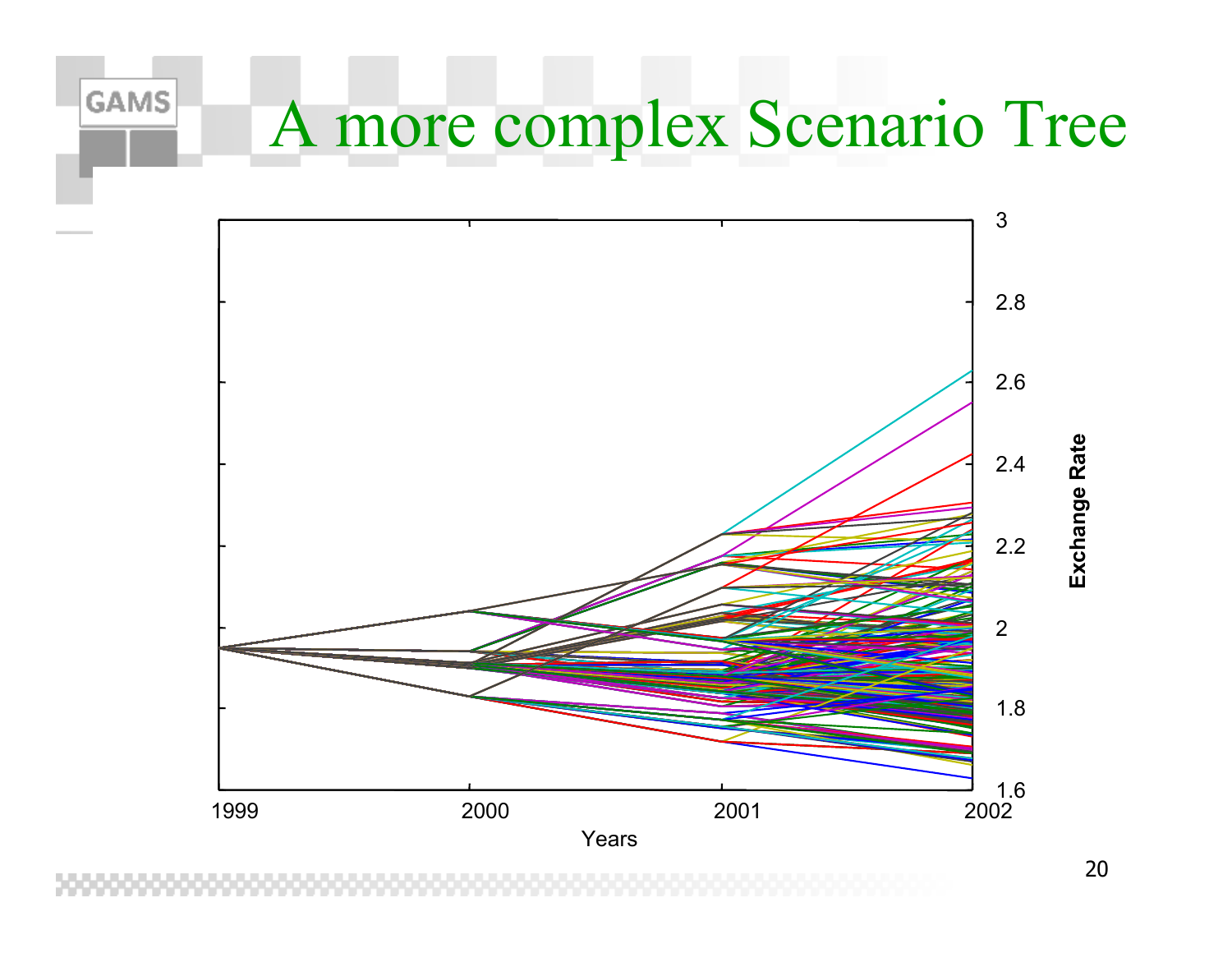## Challenges

- $\mathbb{R}^3$  Deterministic equivalent: Includes all scenarios and stages of SP  $\rightarrow$ Size of model explodes
- $\mathbb{R}^3$  Challenges (among others):
	- $\mathbb{R}^3$ Generation difficult

- Solution may not be possible
- Interpretation and validation of results
- $\rightarrow$  Less applications of SP than one may expect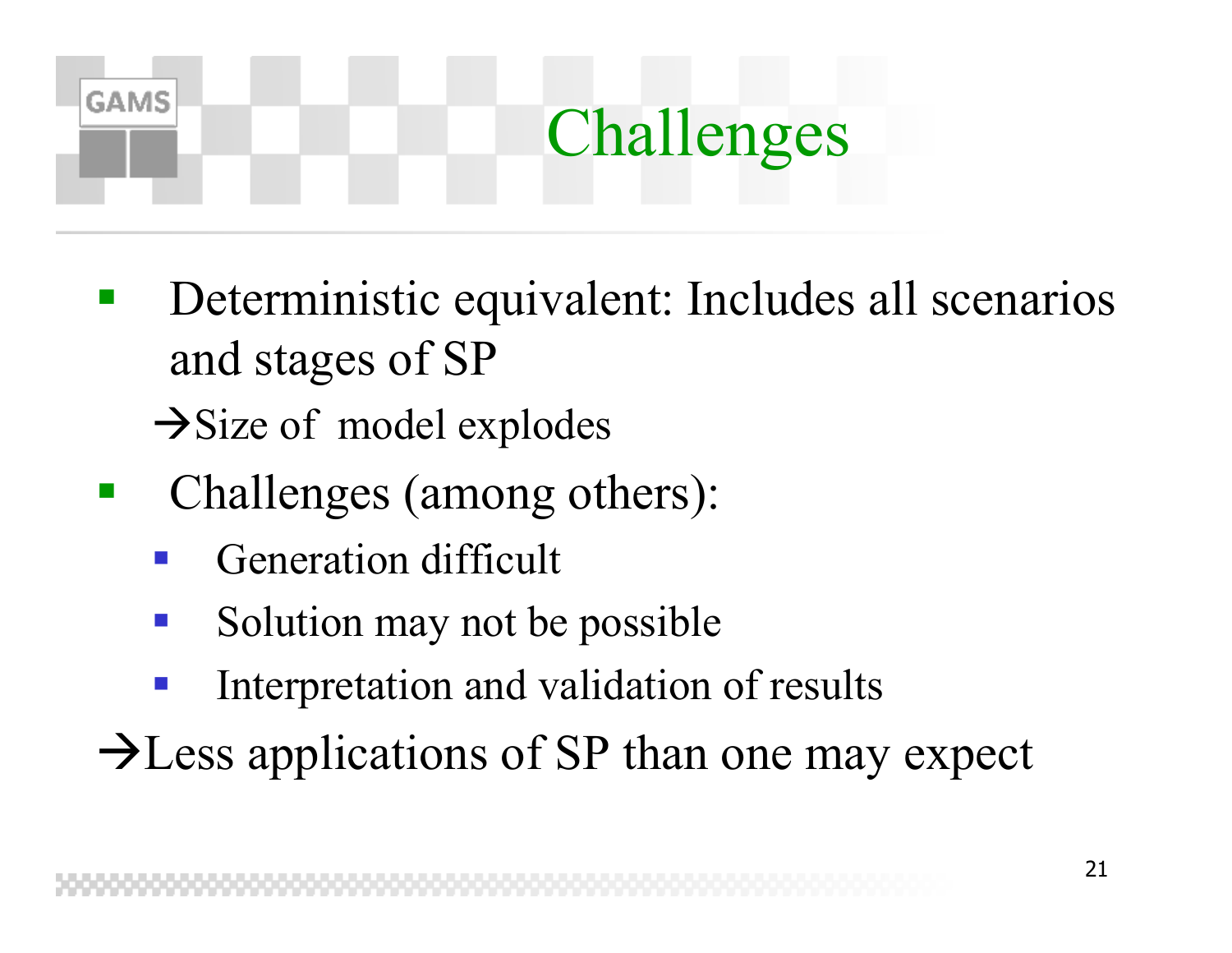#### Challenges *cont'd.*

*But: Number of uncertain parameters is small*

- **Efficient representation of the uncertain data within** the AML?
- Some scenarios only differ slightly  $\rightarrow$  Can we reduce the number of scenarios?
- Problems are structured  $\rightarrow$  How can we take advantage of the different specialized solution techniques (Decomposition) for SP's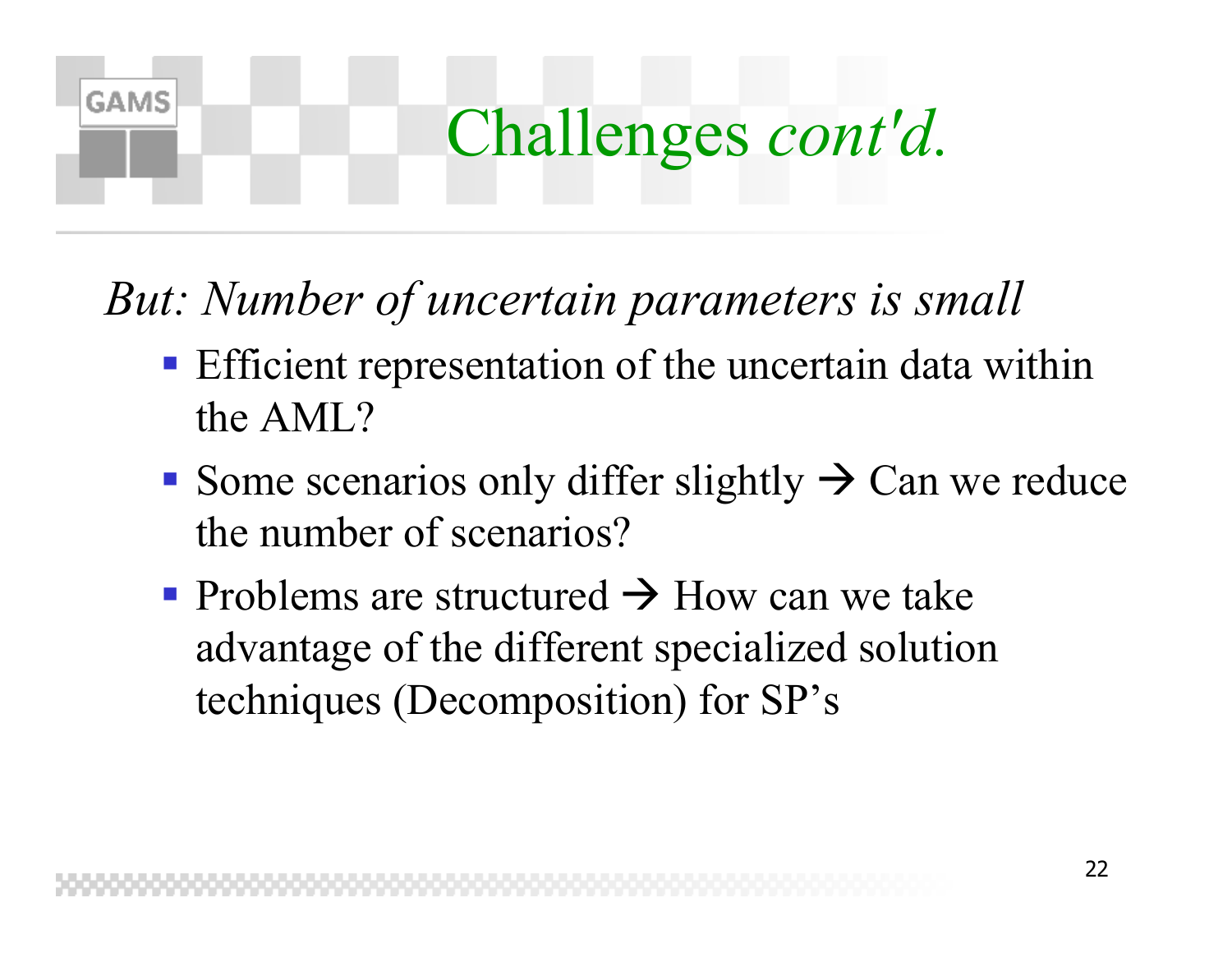#### SP & AML

- Representation of uncertain data structures  $\rightarrow$  New language elements necessary:
	- Special expressions and conventions for stages and scenario trees
	- Random distributions for some problem data

- Support of scenario reduction techniques can dramatically reduce the size of deterministic equivalent
- Automatic translation of problem description into input format for various SP-solvers (OSL SE, DECIS, …) **→But:** Different approaches, not yet clear which standard will be adopted